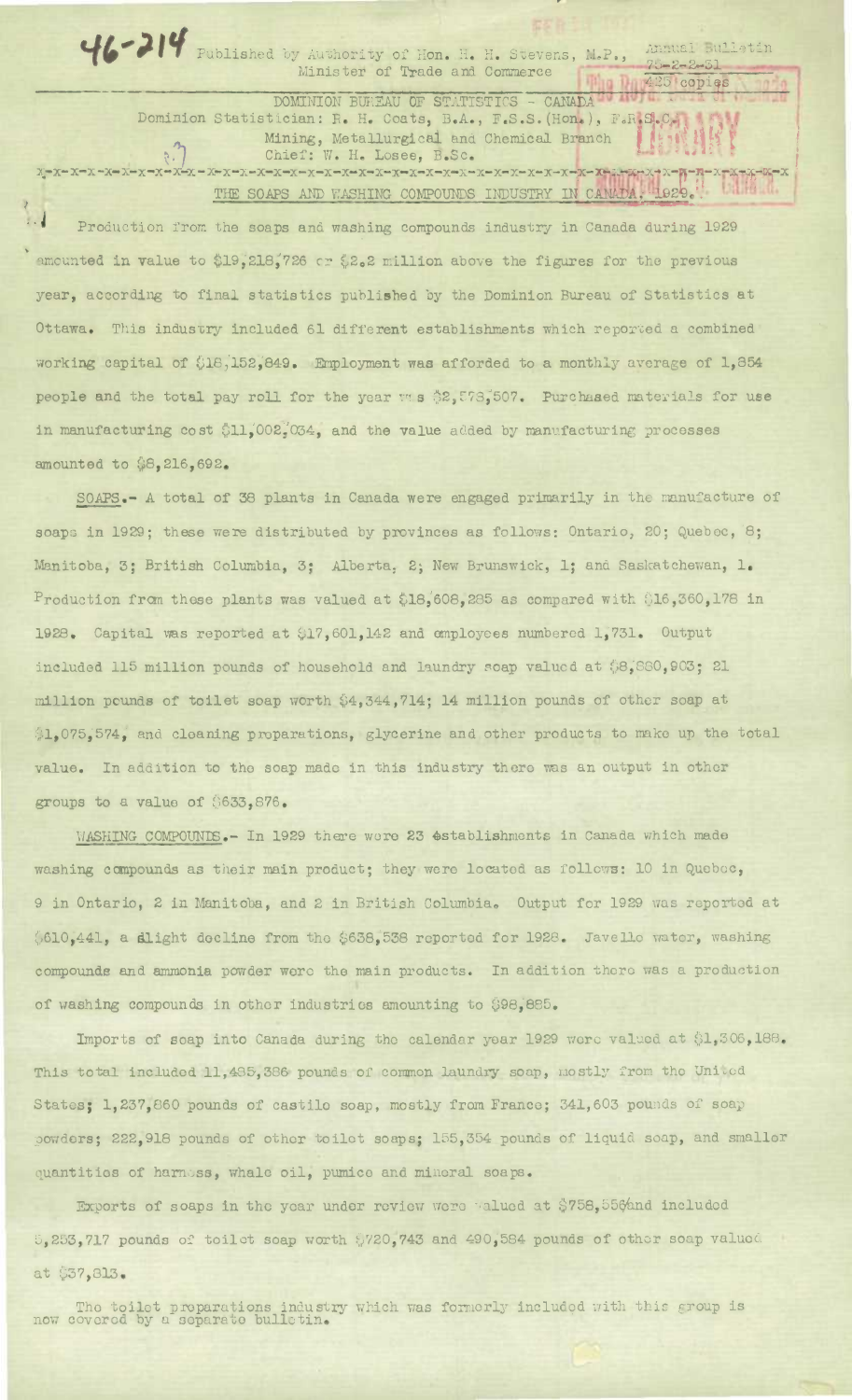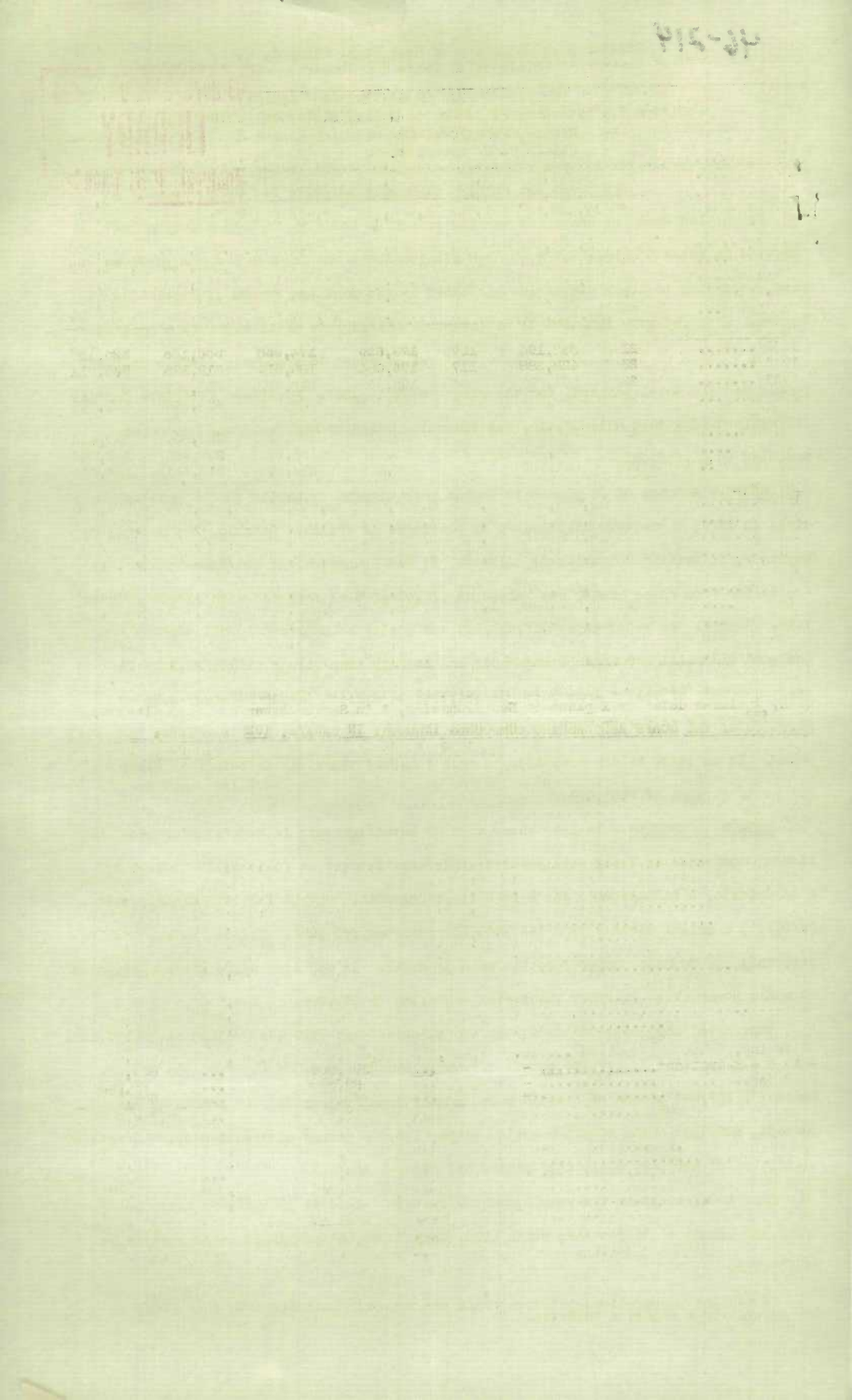|                                                                                       |                |                     | -2-           |                     |                                       |                           |                   |  |  |  |
|---------------------------------------------------------------------------------------|----------------|---------------------|---------------|---------------------|---------------------------------------|---------------------------|-------------------|--|--|--|
| PRINCIPAL STATISTICS OF THE SOAPS AND WASHING COMPOUNDS INDUSTRY IN CANADA,           |                |                     |               |                     |                                       | Selling                   | $1925 - 1929.$    |  |  |  |
|                                                                                       | No.of          | Capital             | Average       | number Salaries     | Cost of                               | value of                  | Value<br>added by |  |  |  |
| Year                                                                                  | plants         | emploj ed           | of em-        | and                 | materials                             | products                  | manu-             |  |  |  |
|                                                                                       |                |                     | ployees wages |                     | at works                              | at works                  | facturing         |  |  |  |
| $SOLFS -$                                                                             |                |                     |               |                     |                                       |                           |                   |  |  |  |
| 1925                                                                                  | 36             | 14, 127, 348        | 1,446         | 1,926,277           |                                       | 8,774,532 13,563,252      | 4,793,720         |  |  |  |
| 1926                                                                                  | 39             | 14, 181, 242        | 1,382         | 1,817,787           |                                       | 9,368,082 14,327,693      | 4,959,611         |  |  |  |
| 1927                                                                                  | 40             | 15,626,944          | 1,423         | 1,844,213           |                                       | 9,677,467 14,947,503      | 5,270,036         |  |  |  |
| 1928                                                                                  | 42             | 17,426,604          | 1,739         | 1,954,170           |                                       | 9,953,565 16,560,178      | 6,406,613         |  |  |  |
| $1929 -$                                                                              |                |                     |               |                     |                                       |                           |                   |  |  |  |
| Quebec                                                                                | $\Theta$       | 1,938,289           | 212           | 288,550             | 749,868                               | 1, 3.3.158                | 602.290           |  |  |  |
| Ontario                                                                               | 20             | 12,861,151          | 1,256         | 1,704,017           |                                       | 8, 373, 064 14, 397, 742  | 6,024,678         |  |  |  |
| Manitoba                                                                              | 5              | 1,407,364           | 115           | 184,384             |                                       | 492, 531 1, 143, 361      | 650,831           |  |  |  |
| Br.Columbia                                                                           | 3              | 396,744             | 63            | 74,268              |                                       | 301,264 457,340           | 156,076           |  |  |  |
| $CAMADA(x)$                                                                           | 38             | 17,601,142          | 1,731         | 2,376,322           |                                       | 10,787,959 18,608,285     | 7,829,326         |  |  |  |
| WASHING COMPOUNDS                                                                     |                |                     |               |                     |                                       |                           |                   |  |  |  |
| 1925                                                                                  | 21             | 362,194             | 107           | 173,529             | 174,968                               | 500,126                   | 325,138           |  |  |  |
| $1926$                                                                                | 23             | 428,288             | 117           | 176,084             | 188,514                               | 519,325                   | 330,811           |  |  |  |
| 1927                                                                                  | 22             | 501,512             | 126           | 192,570             | 212,553                               | 580,597                   | 368,044           |  |  |  |
| 1928                                                                                  | 29             | 569,379             | 145           | 206,526             | 236,742                               | 638,548                   | 401,806           |  |  |  |
| $1929 -$                                                                              |                |                     |               |                     |                                       |                           |                   |  |  |  |
| Quebec                                                                                | 10             | 299,791             | 63            | 133,695             | 48,411                                | 258,837                   | 210,426           |  |  |  |
| Ontario                                                                               | $\overline{9}$ | 185,389             | 47            | 52,523              | 131,903                               | 250,986                   | 149,083           |  |  |  |
| $CANADA(xx) \rightarrow$                                                              | 23             | 551,707             | 123           | 202,185             | 214,075                               | 610, 41                   | 396,366           |  |  |  |
| TOTAL -                                                                               |                |                     |               |                     |                                       |                           |                   |  |  |  |
| 1925                                                                                  | 57             | 14,489,542          | 1,553         | 2,099,806           |                                       | 8,949,500 14,068,378      | 5,118,858         |  |  |  |
| 1926                                                                                  | 62             | 14,609,530          | 1,499         | 1,993,871           |                                       | 9,556,596 14,847,018      | 5,290,422         |  |  |  |
| 1927                                                                                  | 62             | 16, 128, 456        | 1,549         | 2,036,783           |                                       | 9,890,020 15,528,100      | 5,638,080         |  |  |  |
| 1928                                                                                  | 71             | 17,995,983          | 1,884         | 2,160,696           |                                       | 10, 190, 307 16, 998, 726 | 6,808,419         |  |  |  |
| $1929 -$                                                                              |                |                     |               |                     |                                       |                           |                   |  |  |  |
| Quebec                                                                                |                | 18 2,238,080        | 275           | 422, 245            |                                       | 798, 279 1, 610, 995      | 812,716           |  |  |  |
| Ontario                                                                               |                | 29 13,046,540       |               | $1,303$ $1,756,540$ |                                       | 8,504,967 14.678,728      | 6,173,761         |  |  |  |
| Manitoba                                                                              |                | $5 \quad 1,472,201$ | 125           |                     | 197,986 525,132 1.207,171             |                           | 682,040           |  |  |  |
| Br.Columbia                                                                           |                | $5 - 398,434$       |               |                     | 66 76,633 302, 22                     | 564,148                   | 161,724           |  |  |  |
| CANADA (XXX).                                                                         |                | 61 18, 152, 849     |               |                     | 1,854 2,578,507 11,002,034 19,218,726 |                           | 8,216,692         |  |  |  |
| (x) Includes data for 1 plant in New Brunswick, 1 in Saskatchewan and 2 in Alberta.   |                |                     |               |                     |                                       |                           |                   |  |  |  |
| (xx) Includes data for 2 plants in Manitoba and 2 in British Columbia.                |                |                     |               |                     |                                       |                           |                   |  |  |  |
| (xxx) Includes data for 1 plant in New Brunswick, 1 in Saskatchewan and 2 in Alberta. |                |                     |               |                     |                                       |                           |                   |  |  |  |
| FRODUCTS OF THE SOAPS AND WASHING COMPOUNDS INDUSTRY IN CANADA, 1928 and 1929.        |                |                     |               |                     |                                       |                           |                   |  |  |  |
| 9<br>$\mathbb{R}$<br>8<br>9<br>9                                                      |                |                     |               |                     |                                       |                           |                   |  |  |  |

 $\epsilon$   $\approx$ 

|                                                                                                                                                                               |         | $\begin{array}{ccc} 1 & 0 & 5 \end{array}$ |                      | $\perp$<br>929                                                                                                                                                                                                                                                                                                                                                                               |                      |  |  |  |  |
|-------------------------------------------------------------------------------------------------------------------------------------------------------------------------------|---------|--------------------------------------------|----------------------|----------------------------------------------------------------------------------------------------------------------------------------------------------------------------------------------------------------------------------------------------------------------------------------------------------------------------------------------------------------------------------------------|----------------------|--|--|--|--|
|                                                                                                                                                                               | Unit    |                                            | Selling              |                                                                                                                                                                                                                                                                                                                                                                                              | Selling              |  |  |  |  |
| Products                                                                                                                                                                      | of      | Quantity                                   | value                | Quantity                                                                                                                                                                                                                                                                                                                                                                                     | value                |  |  |  |  |
|                                                                                                                                                                               | measure |                                            | at works             |                                                                                                                                                                                                                                                                                                                                                                                              | at works             |  |  |  |  |
| $SORPS -$                                                                                                                                                                     |         |                                            |                      |                                                                                                                                                                                                                                                                                                                                                                                              |                      |  |  |  |  |
| Hard Soaps -                                                                                                                                                                  |         |                                            |                      |                                                                                                                                                                                                                                                                                                                                                                                              |                      |  |  |  |  |
| Household and laundry soars and                                                                                                                                               |         |                                            |                      |                                                                                                                                                                                                                                                                                                                                                                                              |                      |  |  |  |  |
| soap chips1b. 110,908,206                                                                                                                                                     |         |                                            | 8,789,534            | 114, 718, 176                                                                                                                                                                                                                                                                                                                                                                                | 8,880,903            |  |  |  |  |
| Textile soaps                                                                                                                                                                 |         | 1,803.723                                  | 138,791              | 1,673,203                                                                                                                                                                                                                                                                                                                                                                                    | 140,730              |  |  |  |  |
| Toilet soapsD.                                                                                                                                                                |         | 17,733,227                                 | 3,633,508            | 21, 283, 821                                                                                                                                                                                                                                                                                                                                                                                 | 4,344,714            |  |  |  |  |
| Soap powder                                                                                                                                                                   |         | 6,025,686                                  | 389,150              | 9,243,981                                                                                                                                                                                                                                                                                                                                                                                    | 611,580              |  |  |  |  |
| $Foots$ soap                                                                                                                                                                  |         | 206, 243                                   | 20,817               | 307,325                                                                                                                                                                                                                                                                                                                                                                                      | 24,259               |  |  |  |  |
| All other hard soaplb.                                                                                                                                                        |         | 2,294,436                                  | 184,662              | 1,684,201                                                                                                                                                                                                                                                                                                                                                                                    | 195,290              |  |  |  |  |
| Liquid soaps                                                                                                                                                                  |         | 542,700                                    | 53,521               | 299,804                                                                                                                                                                                                                                                                                                                                                                                      | 52,290               |  |  |  |  |
| Soft soaps                                                                                                                                                                    |         | 8.2, 482                                   | 5.335                | 714,202                                                                                                                                                                                                                                                                                                                                                                                      | 51, 45               |  |  |  |  |
| Cleaning Preparations -                                                                                                                                                       |         |                                            |                      |                                                                                                                                                                                                                                                                                                                                                                                              |                      |  |  |  |  |
| Ammonia powderD.                                                                                                                                                              |         | 0.0.0                                      | 264,851              | 2,006,94.                                                                                                                                                                                                                                                                                                                                                                                    | 107,661              |  |  |  |  |
| $Ly\theta$                                                                                                                                                                    |         | 726,459                                    | 86,165               | 863,997                                                                                                                                                                                                                                                                                                                                                                                      | 11/2,396             |  |  |  |  |
| Washing compoundsD.                                                                                                                                                           |         | 1,360,972                                  | 42,175               | 3,212,858<br>10,590,490                                                                                                                                                                                                                                                                                                                                                                      | 180,263<br>1,359,627 |  |  |  |  |
| Other cleaning preparations -<br>Glycerine, crude and refined lb.                                                                                                             |         | 0.000<br>7,427,353                         | 967,613<br>1,025,448 | 9,417,806                                                                                                                                                                                                                                                                                                                                                                                    | 1,052,153            |  |  |  |  |
| Toilet preparations -                                                                                                                                                         |         | $\bullet\bullet\bullet$                    | 395,804              | 4.4.4                                                                                                                                                                                                                                                                                                                                                                                        | 834,032              |  |  |  |  |
|                                                                                                                                                                               |         | 9.8.9                                      | 89,390               | 0.0.0                                                                                                                                                                                                                                                                                                                                                                                        | 97,583<br>561,379    |  |  |  |  |
| All other products                                                                                                                                                            |         | $\cdots$                                   | 223,914              | 0.00                                                                                                                                                                                                                                                                                                                                                                                         |                      |  |  |  |  |
| TOTAL                                                                                                                                                                         |         | $-0.0$                                     | 16,360,178           | 680                                                                                                                                                                                                                                                                                                                                                                                          | 18,608,285           |  |  |  |  |
| WASHING COMPOUNDS -                                                                                                                                                           |         |                                            |                      |                                                                                                                                                                                                                                                                                                                                                                                              |                      |  |  |  |  |
| Anmonia powder                                                                                                                                                                |         | $+ + +$                                    | 34,417               | 37,644                                                                                                                                                                                                                                                                                                                                                                                       | 74,877               |  |  |  |  |
| Javelle water                                                                                                                                                                 |         | $\bullet$ = $\bullet$                      | 297,510              | 1,545,742                                                                                                                                                                                                                                                                                                                                                                                    | 270, 356             |  |  |  |  |
| SOaps, all kinds                                                                                                                                                              |         | $- + -$                                    | 24,430               | $\frac{1}{2} \frac{1}{2} \frac{1}{2} \frac{1}{2} \frac{1}{2} \frac{1}{2} \frac{1}{2} \frac{1}{2} \frac{1}{2} \frac{1}{2} \frac{1}{2} \frac{1}{2} \frac{1}{2} \frac{1}{2} \frac{1}{2} \frac{1}{2} \frac{1}{2} \frac{1}{2} \frac{1}{2} \frac{1}{2} \frac{1}{2} \frac{1}{2} \frac{1}{2} \frac{1}{2} \frac{1}{2} \frac{1}{2} \frac{1}{2} \frac{1}{2} \frac{1}{2} \frac{1}{2} \frac{1}{2} \frac{$ |                      |  |  |  |  |
| Washing compounds                                                                                                                                                             |         | $- - -$                                    | 71,886               | 585,088                                                                                                                                                                                                                                                                                                                                                                                      | 85,794<br>6,134      |  |  |  |  |
| Laundry blueb.<br>All other products                                                                                                                                          |         | $+ + +$                                    | 9,287<br>151,018     | 30,025<br>$\mathbf{a} \cdot \mathbf{a} \cdot \mathbf{a}$                                                                                                                                                                                                                                                                                                                                     | 146,744              |  |  |  |  |
| $\text{TCTAL}$ , , , , , , , , , , , , $-$                                                                                                                                    |         | 0.4.6                                      | 638,548              |                                                                                                                                                                                                                                                                                                                                                                                              | 610.441              |  |  |  |  |
|                                                                                                                                                                               |         | 0.0.0                                      | 16,998,726           | $\bullet \circ \bullet$                                                                                                                                                                                                                                                                                                                                                                      | 19, 218, 726         |  |  |  |  |
| GRAND TOTAL                                                                                                                                                                   |         |                                            |                      | $\frac{1}{2} \frac{1}{2} \frac{1}{2} \frac{1}{2} \frac{1}{2}$                                                                                                                                                                                                                                                                                                                                |                      |  |  |  |  |
| (x) Production data as given in the above table are for the soaps and washing compounds<br>industry only: there also way have been an output of these commodities by concerns |         |                                            |                      |                                                                                                                                                                                                                                                                                                                                                                                              |                      |  |  |  |  |

industry only; there also may have been an output of these commodities by concerns<br>included in other industrial groups. In 1929 the output of soaps in other groups<br>amounted to  $0.633.876$ ; washing compounds made in other